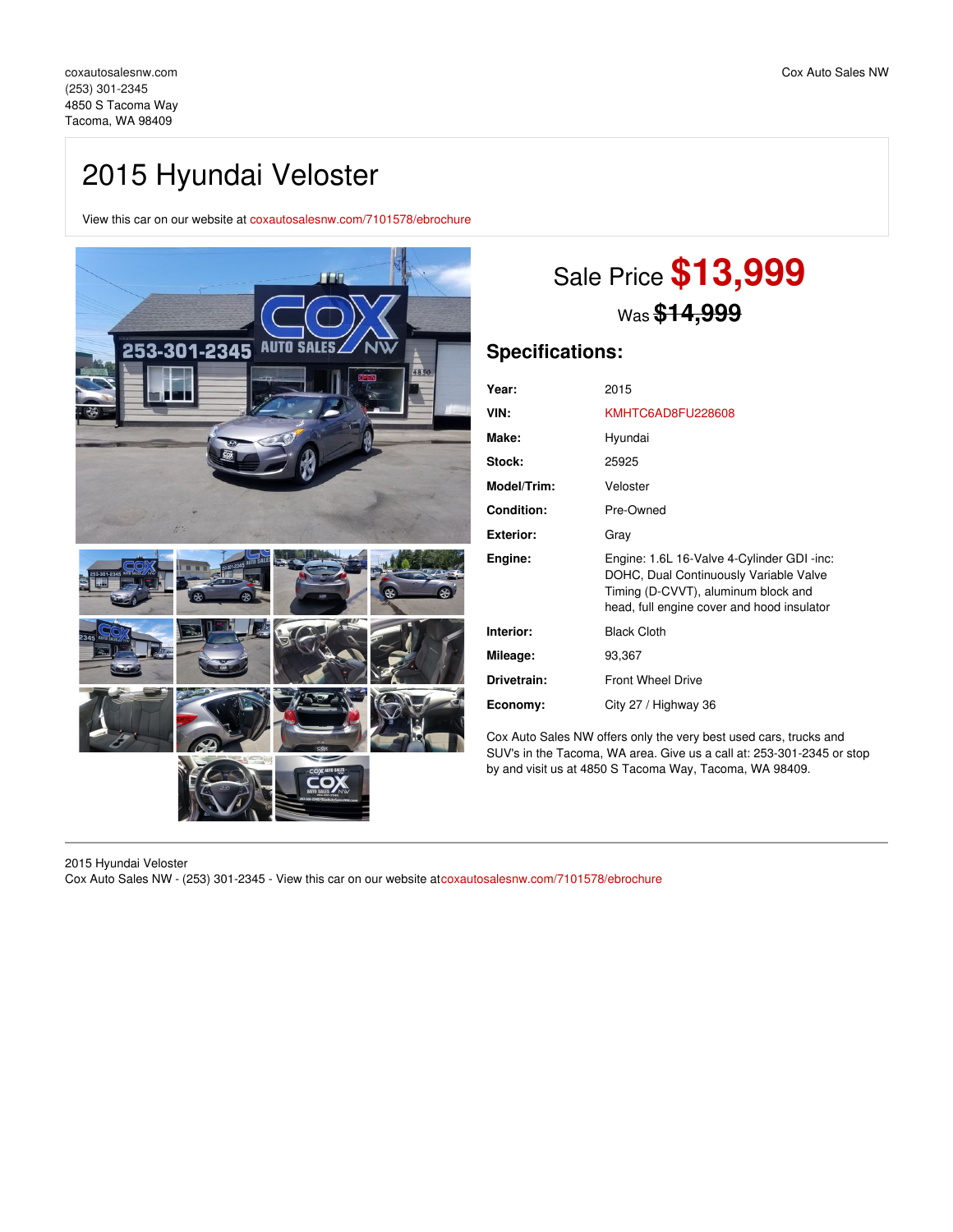

#### 2015 Hyundai Veloster

Cox Auto Sales NW - (253) 301-2345 - View this car on our website at[coxautosalesnw.com/7101578/ebrochure](https://coxautosalesnw.com/vehicle/7101578/2015-hyundai-veloster-tacoma-wa-98409/7101578/ebrochure)

## **Installed Options**

## **Interior**

- 2 12V DC Power Outlets- 4-Way Passenger Seat- 6-Way Driver Seat
- 60-40 Folding Bench Front Facing Fold Forward Seatback Rear Seat Air Filtration
- Cargo Features -inc: Tire Mobility Kit- Cargo Space Lights- Carpet Floor Trim
- Cruise Control w/Steering Wheel Controls- Day-Night Rearview Mirror
- Delayed Accessory Power- Digital/Analog Appearance- Driver And Passenger Door Bins
- Driver And Passenger Visor Vanity Mirrors w/Driver And Passenger Illumination, Driver And Passenger Auxiliary Mirror
- Driver Foot Rest- Engine Immobilizer- FOB Controls -inc: Cargo Access
- Fade-To-Off Interior Lighting
- Front Bucket Seats -inc: 6-way adjustable driver's seat w/height adjustment, armrest storage box and front passenger slide/recline w/seatback pocket
- Front Cupholder- Front Map Lights- Full Carpet Floor Covering- Full Cloth Headliner
- Full Floor Console w/Covered Storage, Mini Overhead Console w/Storage, Rear Console w/Storage and 2 12V DC Power Outlets
- Gauges -inc: Speedometer, Odometer, Engine Coolant Temp, Tachometer, Trip Odometer and Trip Computer
- Glove Box
- Interior Trim -inc: Metal-Look Instrument Panel Insert, Metal-Look Door Panel Insert, Metal-Look Console Insert and Chrome/Metal-Look Interior Accents
- Manual Adjustable Front Head Restraints and Manual Adjustable Rear Head Restraints
- Manual Air Conditioning- Manual Tilt/Telescoping Steering Column
- Outside Temp Gauge- Perimeter Alarm
- Power 1st Row Windows w/Driver 1-Touch Down Power Door Locks w/Autolock Feature
- Power Rear Windows- Premium Cloth Seat Trim- Rear Cupholder
- Remote Keyless Entry w/Illuminated Entry and Panic Button
- Remote Releases -Inc: Mechanical Fuel- Rigid Cargo Cover
- Selective Service Internet Access- Trip Computer

## **Exterior**